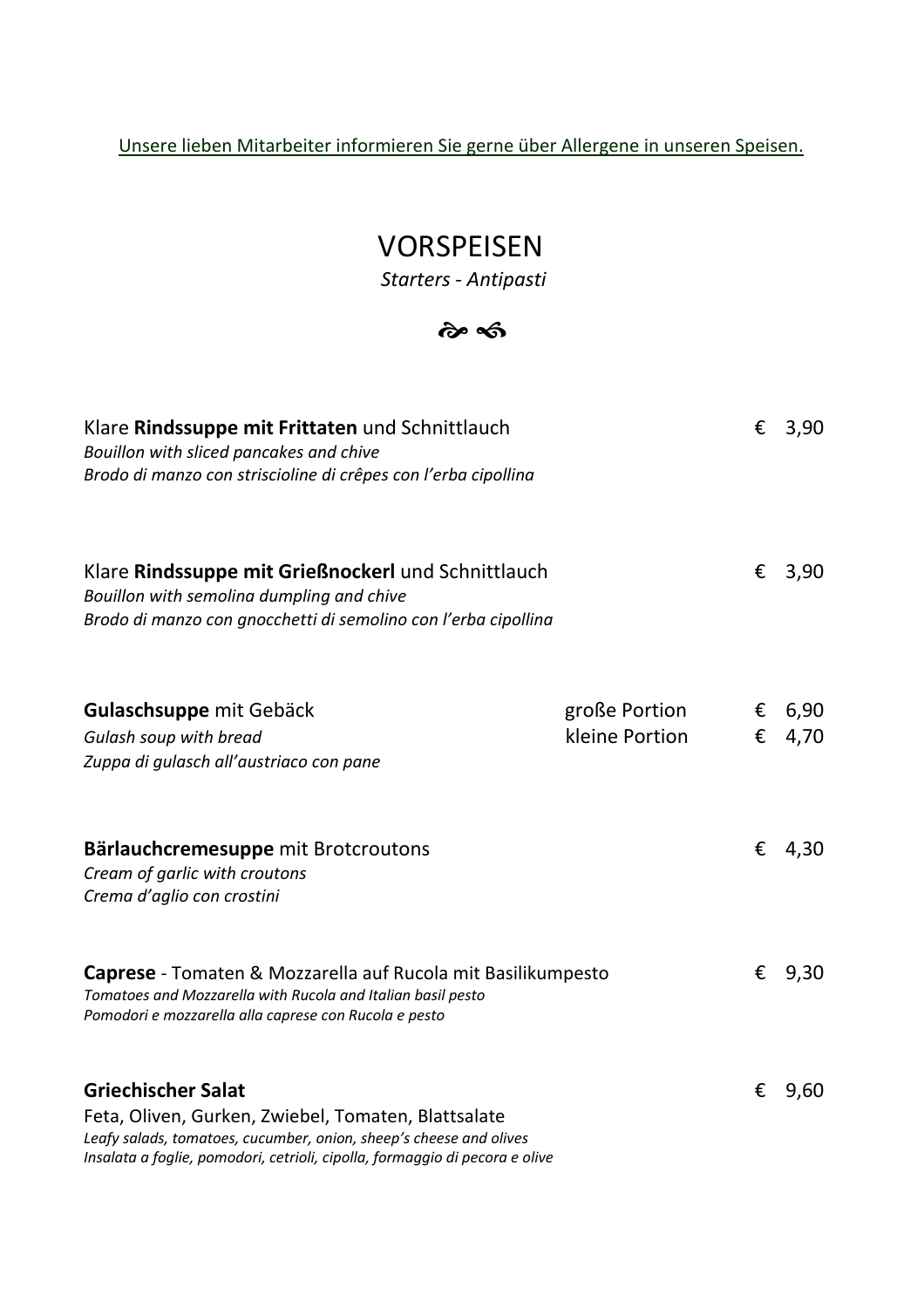#### SALATE

Salads – Insalate

| <b>MALTINGER SALATTELLER</b><br>Großer Salatteller mit bunt gemischten Salaten der Saison<br>mixed salad<br>insalata mista                                                                                                                                                | € | 8,40    |
|---------------------------------------------------------------------------------------------------------------------------------------------------------------------------------------------------------------------------------------------------------------------------|---|---------|
| Variationen vom Maltinger Salatteller:                                                                                                                                                                                                                                    |   |         |
| <b>FISCHERS GLÜCK</b><br>mit gebratenem Filet von der Lachsforelle<br>Mixed salad with grilled filet of trout<br>Filetti di trota alle insalate mista                                                                                                                     |   | € 15,90 |
| <b>STEIRISCHER SALAT</b><br>mit in Kürbiskernbrösel gebackenen Hendlstreifen und Kürbiskernöl<br>Pieces of chicken baked with pumpkin seeds on mixed salad with pumpkin seed oil<br>Petto di pollo fritto con semi di zucca alla insalata mista con olio di semi di zucca |   | € 12,90 |
| <b>DRAUTALER SALAT</b><br>mit gebackenen Käsestreifen vom Drautaler Käse<br>Mixed salad with baked slices of "Drautaler" cheese<br>Formaggio impanata e fritta alla insalata mista                                                                                        |   | € 13,90 |
| <b>GEMISCHTER SALAT</b> mit Salaten der Saison<br>Mixed salad - Insalate miste                                                                                                                                                                                            | € | 4,70    |
| <b>SALAT MELÉE</b> mit Hausmarinade<br>Blattsalate, Tomaten und Gurken bunt gemischt<br>Leafy salads, tomatoes and cucumber with house dressing<br>Insalate a foglie, pomodori e cetrioli con condimento alla casa                                                        | € | 4,80    |
| <b>Empfehlung zum Salat:</b>                                                                                                                                                                                                                                              |   |         |
| <b>KNOBLAUCHBAGUETTE</b> $-$ garlic bread $-$ bruschetta all'aglio                                                                                                                                                                                                        | € | 3,90    |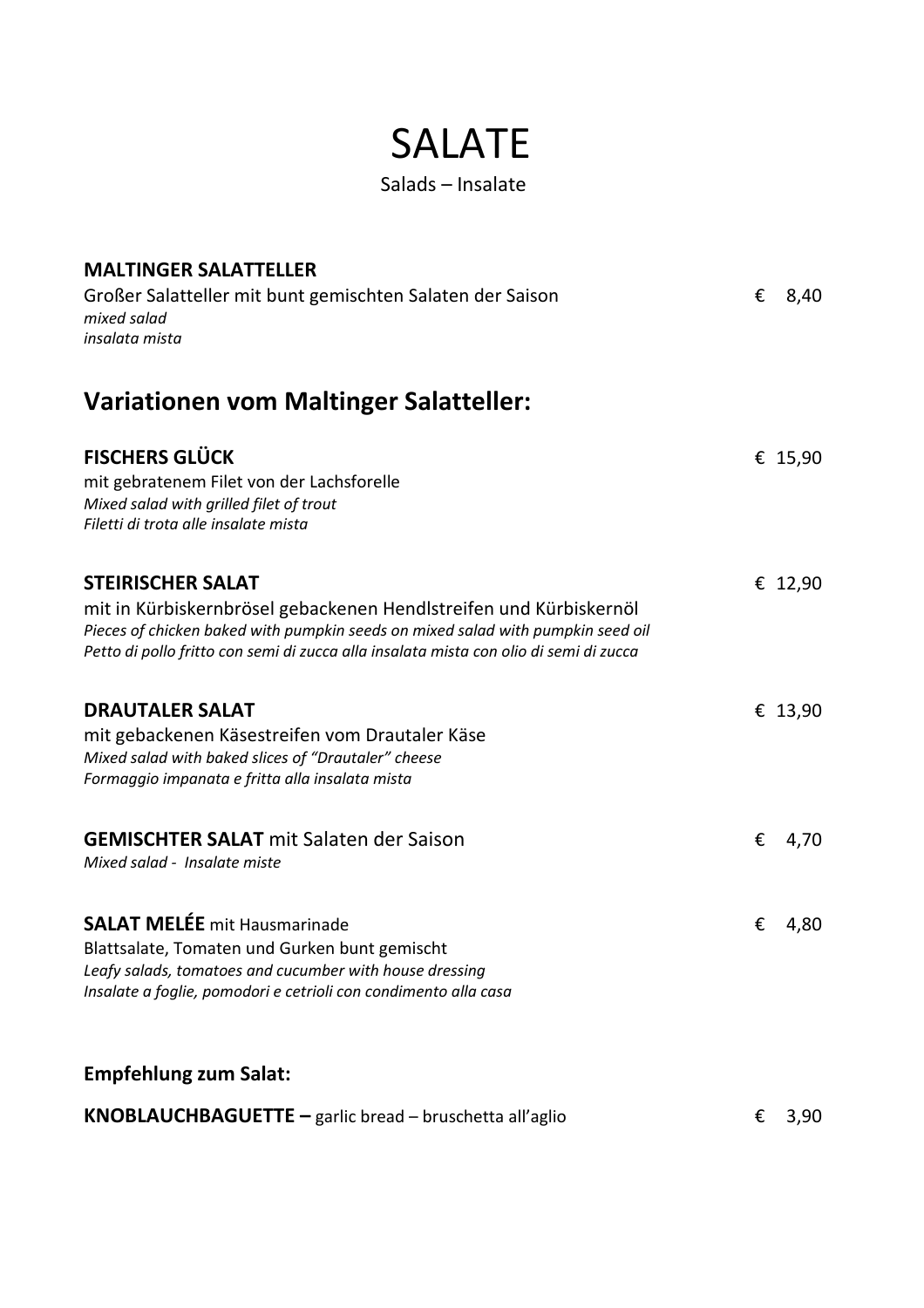# Hauptgerichte

 $\hat{\sigma}$ 

| HAUSPLATTE MALTATAL für 2 Personen - for two – per due persone<br>Gegrilltes Rind-, Schweine- und Hühnerfleisch, Wiener Schnitzerl,<br>Pommes Frites, Gemüse, dazu cremige Schwammerlsauce und Früchtespieße                                                                                                                                                                                    | € 43,50 |  |
|-------------------------------------------------------------------------------------------------------------------------------------------------------------------------------------------------------------------------------------------------------------------------------------------------------------------------------------------------------------------------------------------------|---------|--|
| Mixed grill, fried pork cutlets, French fries, vegetables, creamy mushroom sauce, fruit skewer<br>Carne mista alla griglia, scaloppine di maiale, patatine fritte, verdure, salsa ai funghi e spiedi di frutto                                                                                                                                                                                  |         |  |
| PFIFF - Burger - Angus Beef - 200gramm<br>Spezialbrötchen von der Bäckerei Jury, Balsamicozwiebel,<br>Speck, Salatblatt, Barbecuesauce, Käse, dazu Pommes Frites und Cocktailsauce<br>Burger "Pfiff" with tomatoes, onion, bacon, lettuce leaf, with barbecue sauce and French fries<br>Burger "Pfiff" con pomodori, cipolla, pancetta, foglia di lattuga, con salsa barbecue e patatine fritte | € 15,80 |  |
| VEGGIE - Burger mit mediteranem Gemüsepatty<br>Spezialbrötchen von der Bäckerei Jury Tomaten, Balsamicozwiebel, Salatblatt,<br>Sauerrahmsauce, Käse, dazu Pommes Frites und Cocktailsauce<br>Veggie-Burger with tomatoes, onion, lettuce leaf, with barbecue sauce and French fries<br>Veggie-Burger con pomodori, cipolla, foglia di lattuga, con salsa barbecue e patatine fritte             | € 14,80 |  |
| JÄGERSCHNITZEL vom Schwein in cremiger Schwammerlsauce<br>dazu Butterspätzle<br>Grilled pork cutlet with creamy mushroom sauce, little dumplings<br>Scaloppina di maiale alla griglia con salsa ai funghi, gnocchetti di farina                                                                                                                                                                 | € 14,30 |  |
| <b>PFIFF - REINDL</b><br>Schweinefilet im Speckmantel zart gegrillt, auf Schwammerlsauce mit<br>hausgemachten Spätzle und Gemüse nach Saison<br>Pork medallions in a creamy mushroom sauce with house made little dumplings and vegetables<br>Medaglioni di maiale con crema ai funghi e gnocchetti di farina (spetzli) e verdure                                                               | € 15,90 |  |
| <b>GRILLTELLER</b> mit Pommes Frites<br>Rind-, Schweine- und Hühnerfleisch, Würstel, Speck, Kräuterbutter und Grillsauce<br>Cutlets of beef, pork and chicken, sausage, bacon, with French fries<br>Medaglioni di manzo, maiale e pollo, salsicciotto, lardo, con patatine fritte                                                                                                               | € 15,50 |  |
| <b>SCHNITZEL</b> "WIENER ART" vom Schwein mit Pommes Frites<br>Fried pork cutlet with French fries<br>Scaloppina di maiale alla viennese con patatine fritte                                                                                                                                                                                                                                    | € 12,90 |  |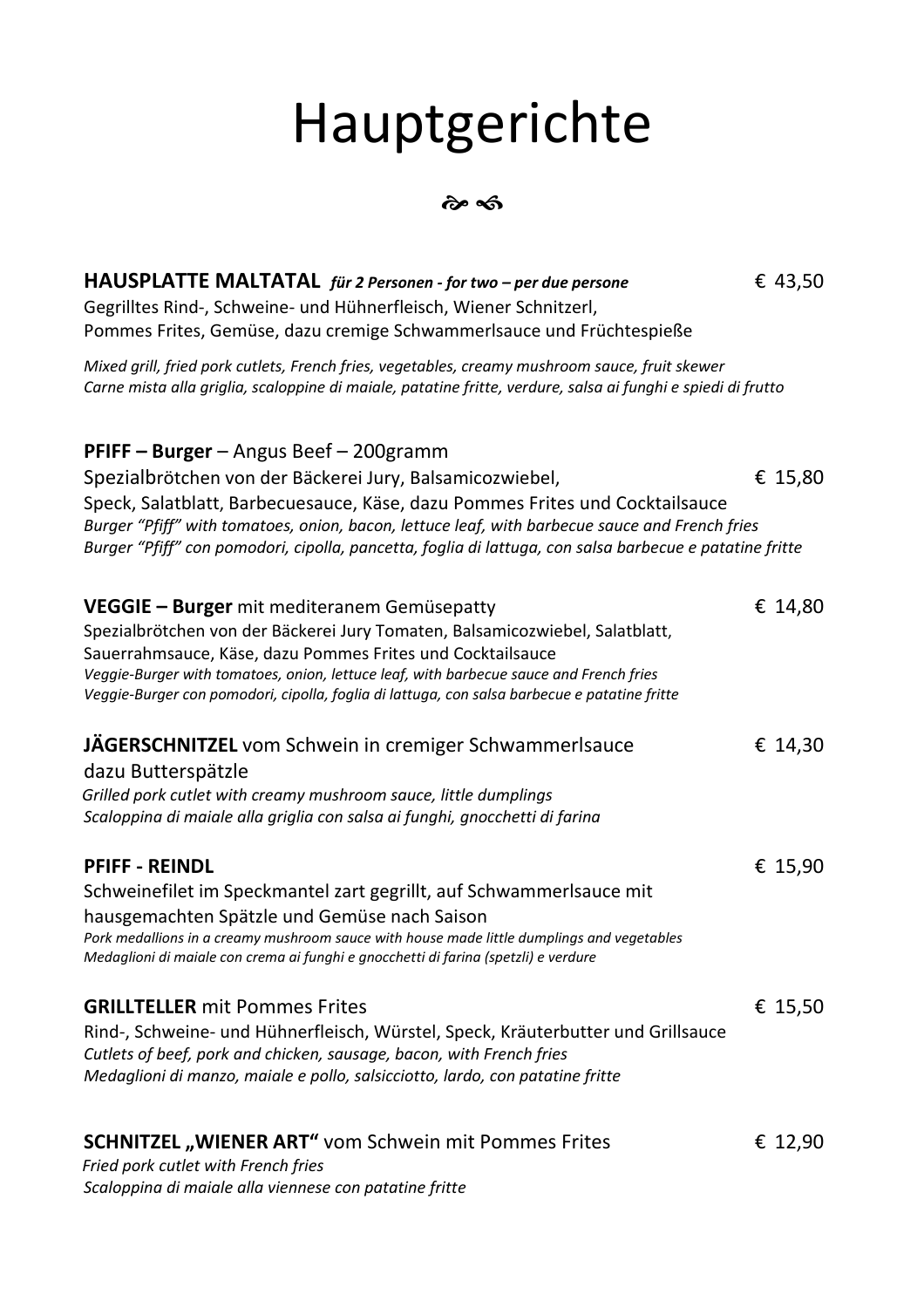| <b>CORDON BLEU</b> vom Schwein dazu Pommes Frites<br>Fried pork cutlet filled with ham and cheese, with French fries<br>Scaloppina di maiale al prosciutto e formaggio, impanata e fritta con patatine fritte                | € 14,80 |
|------------------------------------------------------------------------------------------------------------------------------------------------------------------------------------------------------------------------------|---------|
| <b>KÄRNTNER KASNUDEL</b><br>mit brauner Butter und Blattsalatschüsserl<br>Carinthian white cheese noodles with leafy salads<br>Taglierini alla ricotta con insalate a foglie                                                 | € 12,90 |
| <b>ERDÄPFELNUDEL</b><br><b>vegan - mit Kernöl</b> und einem Blattsalatschüsserl<br>Carinthian potatoe noodles with pumpkin seed oil and leafy salads<br>Taglierini alla patate con olio di semi di zucca e insalate a foglie | € 12,90 |
| <b>SPINATKNÖDEL 3 Stück mit Feta gefüllt</b><br>mit Butterschmalz, Parmesan und kleinem grünen Salat<br>Spinach dumplings filled with feta, with leafy salads<br>Gnocchi di spinaci con feta, insalate a foglie              | € 13,80 |
| <b>SPAGHETTI ALLA BOLOGNESE</b><br>mit Fleischsauce - with meat sauce                                                                                                                                                        | € 10,80 |
| <b>KÄSESPÄTZLE</b><br>mit knusprigem Zwiebel, Speck und würzigem Käse<br>Tiny dumplings with cheese, onion, bacon and garlic<br>Speztli con formaggio, cipolla, lardo e aglio                                                | € 12,50 |
| <b>Gegrilltes FILET von der LACHSFORELLE</b><br>dazu Kartoffeln, Grillgemüse und Kräuterbutter<br>Grilled fillet of trout, potatoes and vegetables, herb butter<br>Filetti di trota con patate e verdure                     | € 17,90 |
| <b>Gebackenes SCHOLLENFILET</b><br>mit Petersilienkartoffeln und Sauce Tartare<br>Fried fillet of plaice, potatoes and Sauce Tartare<br>Filetti di platessa alla viennese con patate e salsa tartare                         | € 15,90 |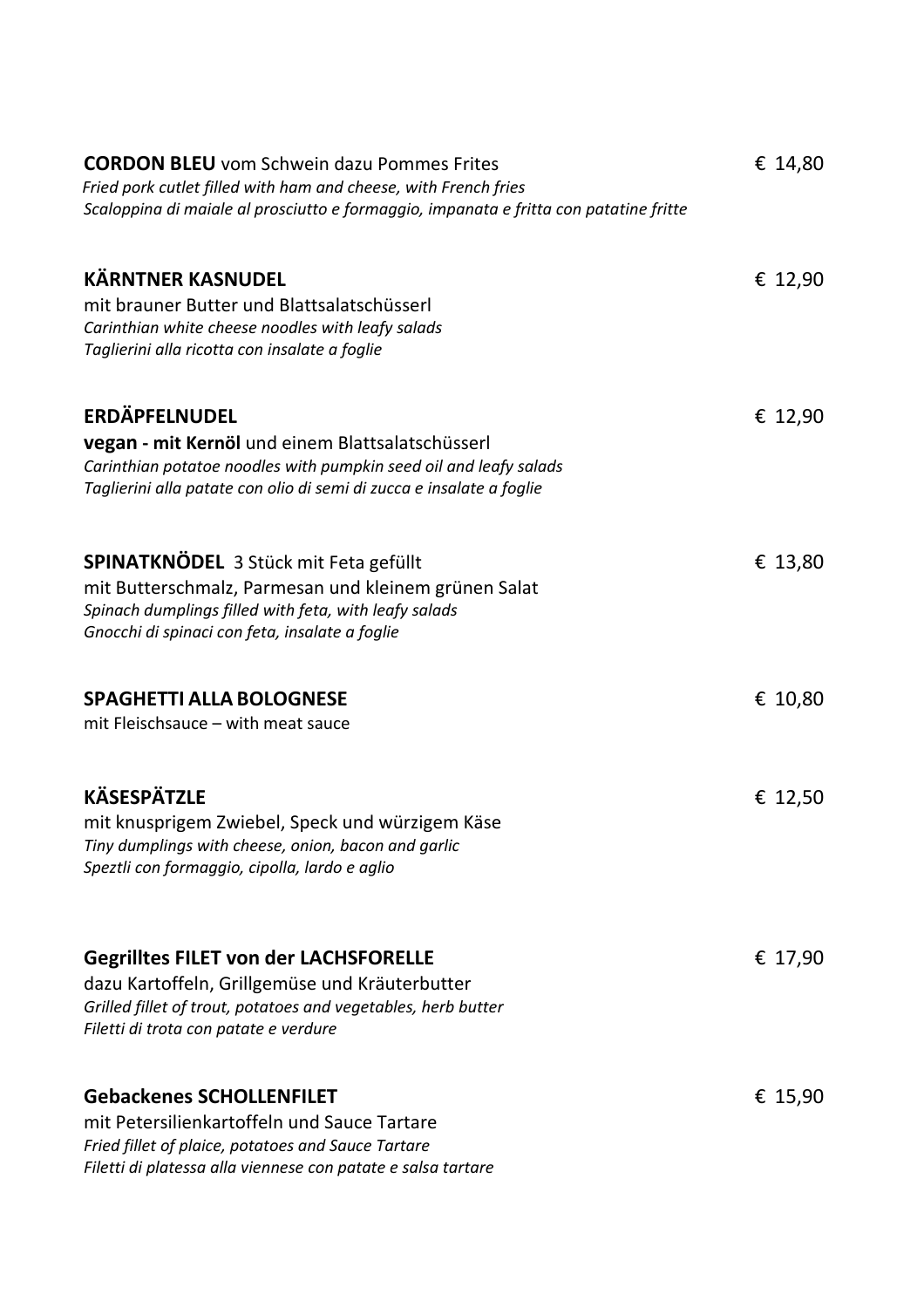

*For the children – Per gli bambini*

### **ROCKER WÜRSTCHEN** € 6,50 Frankfurter Würstchen mit Pommes Frites *Sausage with French fries Salsicciotto con patatine fritte*  **GARFIELD - SPAGHETTI** mit Fleischsauce **oder** Tomatensauce € 6,20 *Spaghetti with meat sauce or tomato sauce Spaghetti alla bolognese o alla napoletana*  **PUMUCKL** € 7,50 Kleines Wiener Schnitzel vom Schwein mit Pommes Frites *Fried pork cutlet with French fries Scaloppina di maiale alla viennese, impanata e fritta con patatine fritte*  **DONALD DUCK**  $\epsilon$  6,80 Chicken Fingers vom Hühnerbrustfilet mit Pommes Frites *Pollo alla viennese, impanata e fritta con patatine fritte*  **SPONGEBOB PALATSCHINKE** € 3,40 1 Stück gezuckert mit hausgemachtem Apfelmus *Pancake with sugar and apple puree Crêpes con zucchero e passata di mele*  **SCHINKEN-KÄSE-TOAST mit Ketchup** € 4,30 *Toast with ham and cheese Toast con prosciutto e formaggio*

**Portion POMMES FRITES** mit Ketchup **€ 3,90**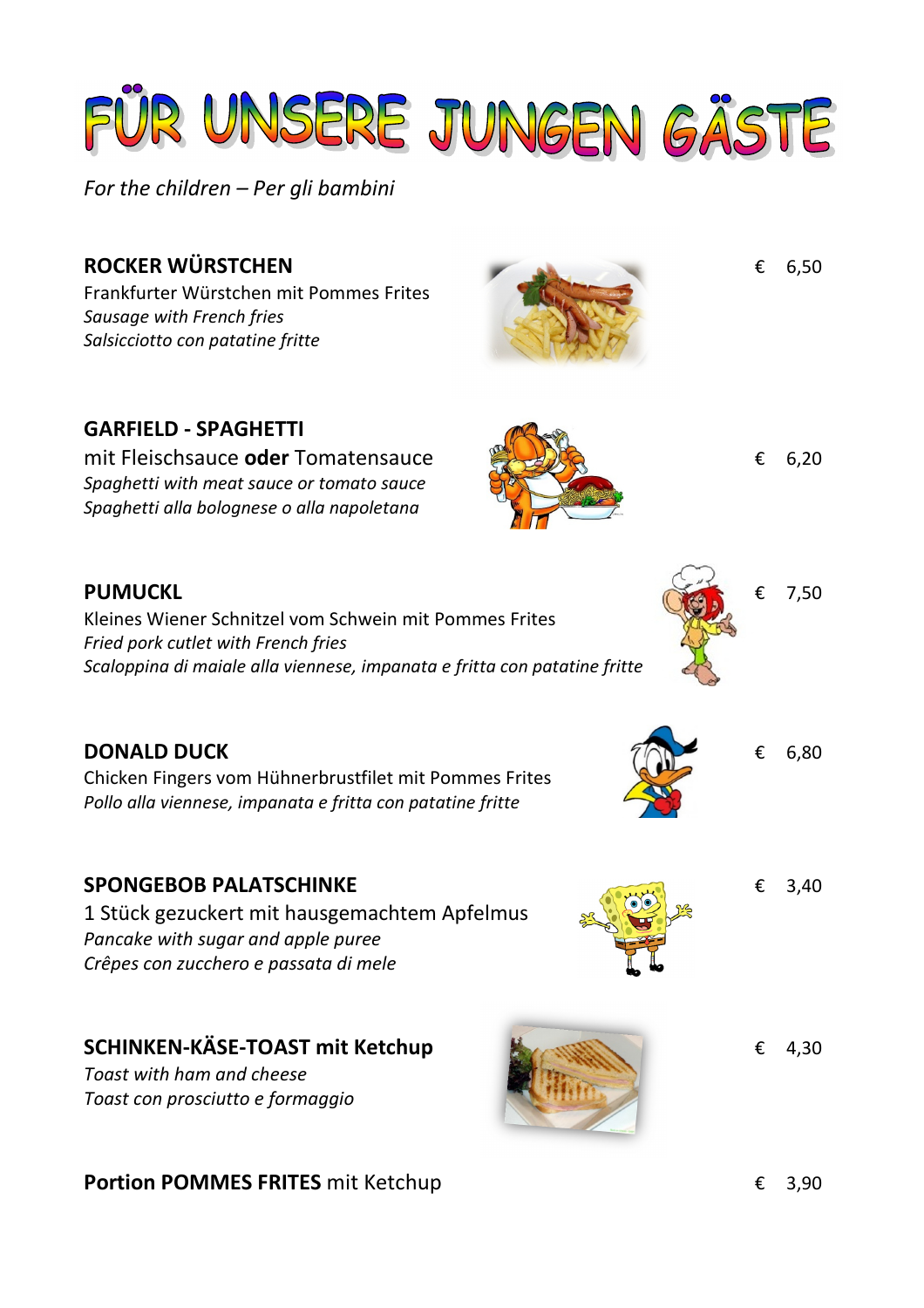## P I Z Z E N



#### **Mo-Fr ab 17.00 Uhr Samstag, Sonntag und Feiertag ab 12:00**

| Pizza "BAMBINO" - (Kinderpizza mit Salami oder Schinken)                               | $\epsilon$ 6,90 |
|----------------------------------------------------------------------------------------|-----------------|
| Tomatensauce, Schinken oder Salami, Käse                                               |                 |
| Tomato sauce, ham or salami, cheese                                                    |                 |
| Salsa al pomodoro, prosciutto o salami, formaggio                                      |                 |
| Pizza "MARGHERITA"                                                                     | € 9,70          |
| Tomatensauce, Käse                                                                     |                 |
| Tomato sauce, cheese                                                                   |                 |
| Salsa al pomodoro, formaggio                                                           |                 |
| Pizza "QUATTRO STAGIONI"                                                               | € 11,80         |
| Tomatensauce, Schinken, Champignons, Muscheln, Artischocken, Käse                      |                 |
| Tomato sauce, ham, mushrooms, mussels, artichokes, cheese                              |                 |
| Salsa al pomodoro, prosciutto, champignon, cozze, carciofi, formaggio                  |                 |
| Pizza "CAPRICCIOSA"                                                                    | € 10,90         |
| Tomatensauce, Schinken, Champignons, Artischocken, Oliven, Käse                        |                 |
| Tomato sauce, ham, mushrooms, artichokes, olives, cheese                               |                 |
| Salsa al pomodoro, prosciutto, champignon, carciofi, olive, formaggio                  |                 |
| Pizza "CALZONE" (gefüllte Pizza)                                                       | € 11,20         |
| Tomatensauce, Schinken, Salami, Champignons, Pfefferoni, Käse                          |                 |
| Tomato sauce, ham, mushrooms, pepperoni, salami, cheese                                |                 |
| Salsa al pomodoro, prosciutto, champignon, peperoni, salame, formaggio                 |                 |
| Pizza "PROSCIUTTO" - Tomatensauce, Schinken, Käse                                      | € 10,30         |
| Tomato sauce, ham, cheese                                                              |                 |
| Salsa al pomodoro, prosciutto, formaggio                                               |                 |
| Pizza "DELLA CASA"                                                                     | € 11,90         |
| Tomatensauce, Schinken, Salami, Champignons, Artischocken, Pfefferoni, Ei, Käse        |                 |
| Tomato sauce, ham, salami, mushrooms, artichokes, pepperoni, egg, cheese               |                 |
| Salsa al pomodoro, prosciutto, salame, champignon, carciofi, peperoni, uovo, formaggio |                 |
| Pizza "SALAMI" - Tomatensauce, Salami, Käse                                            | € 10,30         |
| Tomato sauce, salami, cheese                                                           |                 |
| Salsa al pomodoro, salame, formaggio                                                   |                 |
| Pizza "FRUTTI DI MARE"                                                                 | € 12,90         |
| Tomatensauce, Meeresfrüchte, Zwiebel, Knoblauch, Käse                                  |                 |
| Tomato sauce, seafood, onion, garlic, cheese                                           |                 |
| Salsa al pomodoro, frutti di mare, cipolla, aglio, formaggio                           |                 |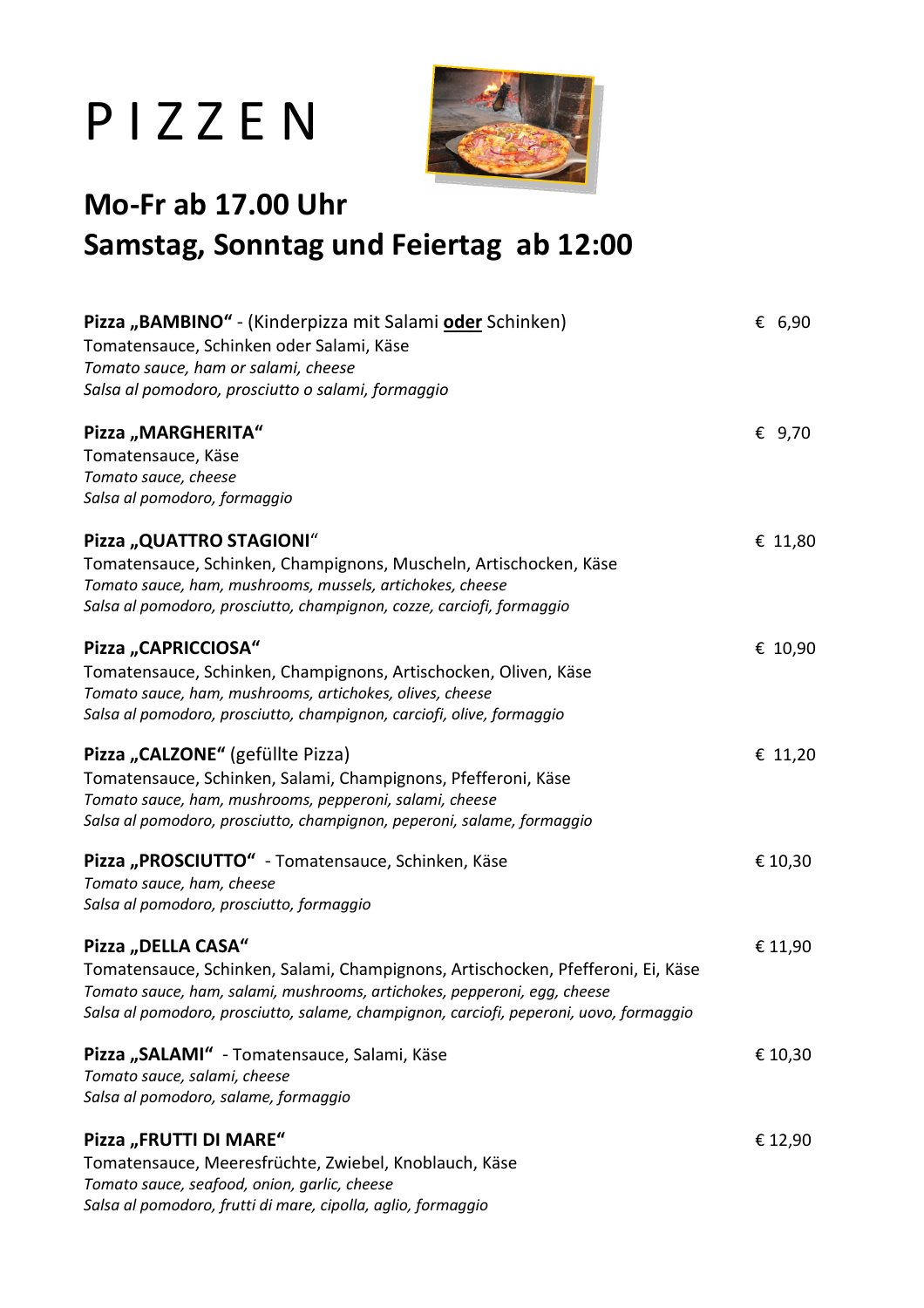| Pizza "SPINACI"<br>Tomatensauce, Feta, Spinat, Knoblauch, Käse<br>Tomato sauce, feta, spinach, garlic, cheese                                                                                                                                                                                                           | € 11,80 |
|-------------------------------------------------------------------------------------------------------------------------------------------------------------------------------------------------------------------------------------------------------------------------------------------------------------------------|---------|
| Salsa al pomodoro, feta, spinachi e aglio, formaggio<br>Pizza "RUSTIKALE"<br>Tomatensauce, Speck, Salami, Zwiebel, Pfefferoni, Käse<br>Tomato sauce, bacon, salami, onion, pepperoni, cheese<br>Salsa al pomodoro, pancetta, salame, cipolla, peperoni, formaggi                                                        | € 11,50 |
| Pizza "BOLOGNESE"<br>Tomatensauce, Fleischsauce, Käse<br>Tomato sauce, meat sauce, cheese<br>Salsa al pomodoro, salsa alla bolognese, formaggio                                                                                                                                                                         | € 10,70 |
| Pizza "DIABOLO" (scharf - hot - forte)<br>Tomatensauce, Salami, Zwiebel, Sardellenfilets, Pfefferoni, Käse<br>Tomato sauce, salami, onion, anchovies, pepperoni, cheese<br>Salsa al pomodoro, salame, cipolla, acciughe, peperoni, formaggio                                                                            | € 11,50 |
| Pizza "PFIFF"- bunt gemischt belegt - Tomatensauce, Käse<br>Filled varied - tomato sauce, cheese<br>Guarnizione mista – salsa al pomodoro, formaggio                                                                                                                                                                    | € 11,90 |
| Pizza "TONNO"<br>Tomatensauce, Vier Diamanten Thunfisch, Zwiebel, Paprika, Mais, Käse<br>Tomato sauce, tuna, onion, Green Peppers, sweet corn, cheese<br>Salsa al pomodoro, tonno, cipolla, paprica, granturco, formaggio                                                                                               | € 12,50 |
| Pizza "STRADA DEL SOLE"<br>Tomatensauce, Schinken, Salami, Champignons, Zwiebel, Paprika, Pfefferoni, Käse, Parmesan<br>Tomato sauce, ham, salami, mushrooms, onion, Green Peppers, pepperoni, cheese, parmesan<br>Salsa al pomodoro, prosciutto, salame, champignon, cipolla, paprica, peperoni, formaggio, parmigiano | € 12,40 |
| Pizza "VERDURE"<br>Tomatensauce, Paprika, Gemüse, Champignons, Käse<br>Tomato sauce, Green Peppers, vegetables, mushrooms, cheese<br>Salsa al pomodoro, paprica, verdure, champignon, formaggio                                                                                                                         | € 10,50 |
| Pizza "FORMAGGIO MISTA"<br>Tomatensauce, Gorgonzola, Camembert, Feta, Käse<br>Tomato sauce, gorgonzola, camembert, cheese<br>Salsa al pomodoro, gorgonzola, camembert, formaggio                                                                                                                                        | € 12,70 |
| Pizza "HAWAII"<br>Tomatensauce, Schinken, Ananasstücke, Käse<br>Tomato sauce, ham, pieces of pineapple, cheese<br>Salsa al pomodoro, prosciutto, ananas, formaggio                                                                                                                                                      | € 10,90 |
|                                                                                                                                                                                                                                                                                                                         |         |

Alle Pizzen werden mit Mozzarella-Pizzakäse belegt. Alle Pizzen sind auch klein erhältlich – abzgl. € 0,70 (small pizza less € 0,70 / pizza piccola meno € 0,70) Für extra Belag werden zwischen € 0,60 bis € 1,00 verrechnet.